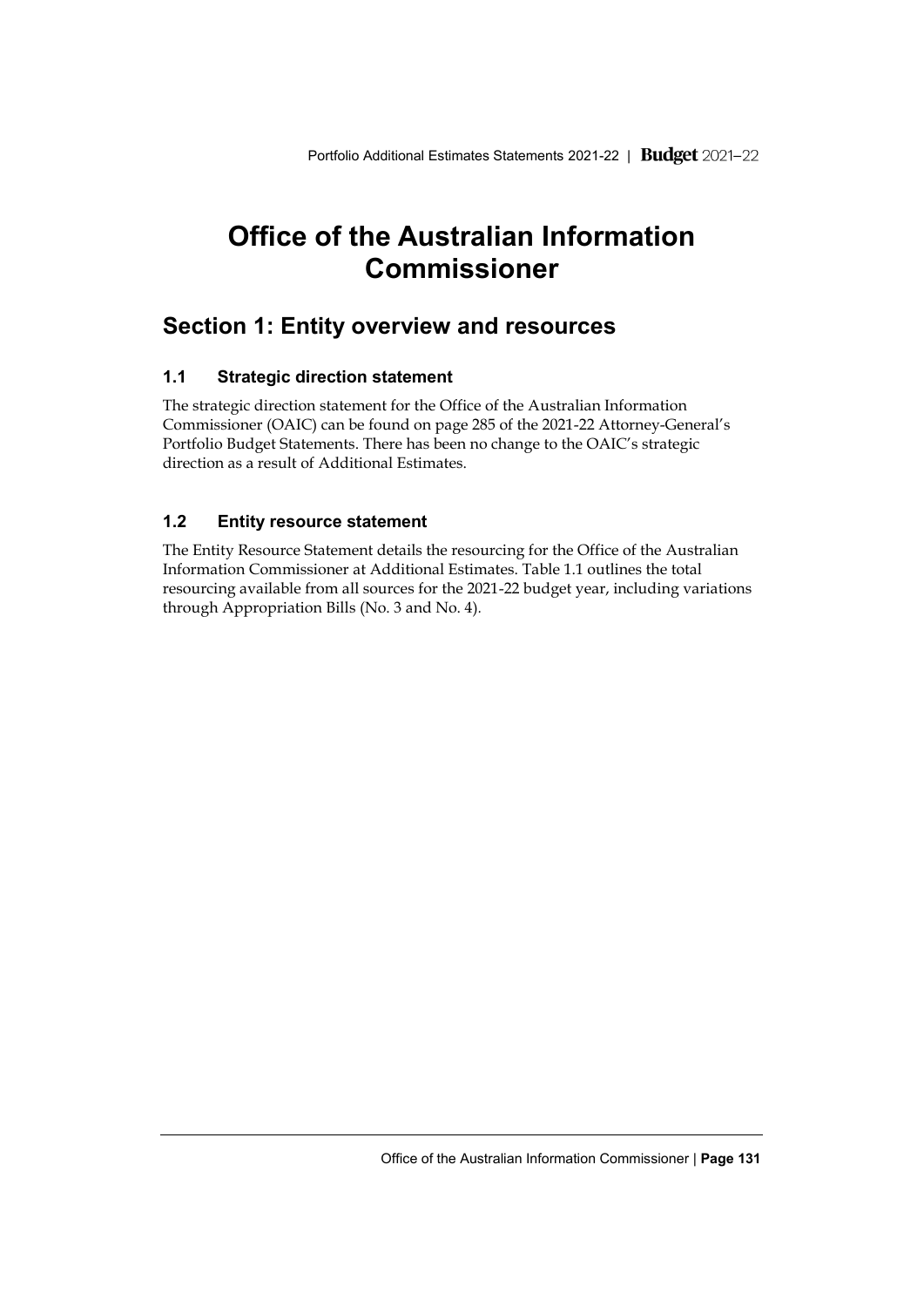## Budget 2021-22 | Portfolio Additional Estimates Statements 2021-22

#### **Table 1.1: Entity resource statement — Additional Estimates for 2021-22 as at February 2022**

|                                                               | Actual<br>available<br>appropriation<br>2020-21<br>\$'000 | <b>Estimate</b><br>as at<br><b>Budget</b><br>2021-22<br>\$'000 | <b>Proposed</b><br><b>Additional</b><br><b>Estimates</b><br>2021-22<br>\$'000 | Total<br>estimate at<br><b>Additional</b><br><b>Estimates</b><br>2021-22<br>\$'000 |
|---------------------------------------------------------------|-----------------------------------------------------------|----------------------------------------------------------------|-------------------------------------------------------------------------------|------------------------------------------------------------------------------------|
| <b>Departmental</b>                                           |                                                           |                                                                |                                                                               |                                                                                    |
| Annual appropriations - ordinary annual<br>services (a)       |                                                           |                                                                |                                                                               |                                                                                    |
| Prior year appropriations available                           | 250                                                       | 2,664                                                          |                                                                               | 2,664                                                                              |
| Departmental appropriation                                    | 20,948                                                    | 25,283                                                         | 1,447                                                                         | 26,730                                                                             |
| s74 External Revenue (b)                                      | 2,423                                                     | 150                                                            |                                                                               | 150                                                                                |
| Annual appropriations — other services<br>— non-operating (c) |                                                           |                                                                |                                                                               |                                                                                    |
| Prior year appropriations available                           | 122                                                       | 390                                                            |                                                                               | 390                                                                                |
| Equity injection                                              |                                                           |                                                                | 550                                                                           | 550                                                                                |
| Total departmental annual appropriations                      | 23,743                                                    | 28,487                                                         | 1,997                                                                         | 30,484                                                                             |
| Total departmental resourcing                                 | 23,743                                                    | 28,487                                                         | 1,997                                                                         | 30,484                                                                             |
| <b>Total resourcing for entity</b>                            | 23,743                                                    | 28,487                                                         | 1,997                                                                         | 30,484                                                                             |
|                                                               |                                                           |                                                                | $A - 1 - - 1$                                                                 |                                                                                    |

|                                 | Actual<br>2020-21 | 2021-22 |
|---------------------------------|-------------------|---------|
| Average staffing level (number) | 120               | 147     |

Prepared on a resourcing (appropriations available) basis.

All figures shown above are GST exclusive and may not match figures in the cash flow statement.

(a) *Appropriation Act (No. 1) 2021-22* and Appropriation Bill (No. 3) 2021-22.

(b) Estimated external revenue receipts under section 74 of the *Public Governance, Performance and Accountability Act 2013*.

(c) *Appropriation Act (No. 2) 2021-22* and Appropriation Bill (No. 4) 2021-22.

**Page 132** | Office of the Australian Information Commissioner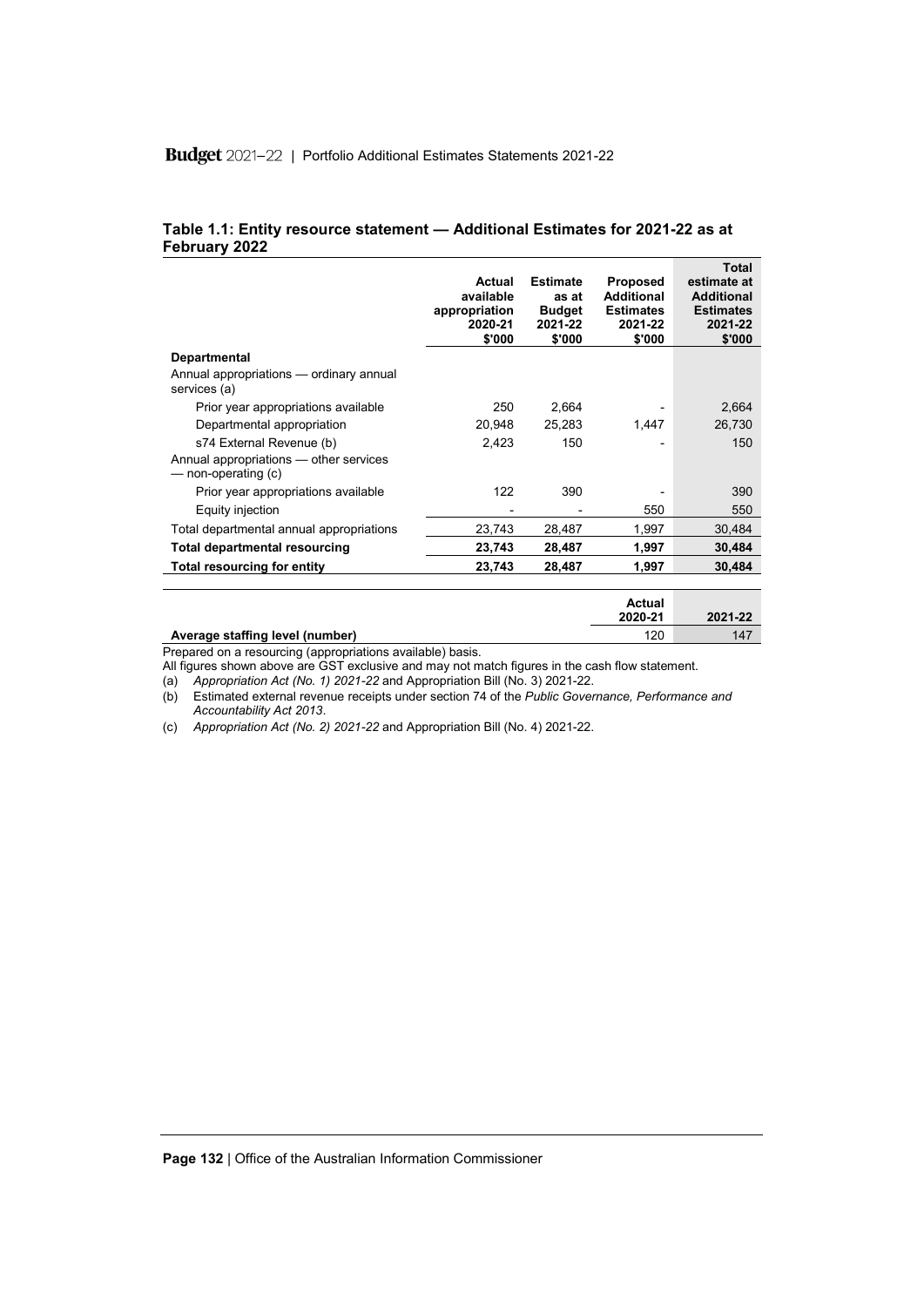## **1.3 Entity measures**

Table 1.2 summarises new government measures taken since the 2021-22 Budget. The table is split into receipt and payment measures, with the affected program identified.

|  |  |  |  | Table 1.2: Entity 2021-22 measures since Budget |  |  |
|--|--|--|--|-------------------------------------------------|--|--|
|--|--|--|--|-------------------------------------------------|--|--|

|                                                                                                                        | Program | 2021-22<br>\$'000 | 2022-23<br>\$'000 | 2023-24<br>\$'000        | 2024-25<br>\$'000 |
|------------------------------------------------------------------------------------------------------------------------|---------|-------------------|-------------------|--------------------------|-------------------|
| <b>Payment measures</b>                                                                                                |         |                   |                   |                          |                   |
| Australian Federal Privacy and Freedom<br>of Information Regulator - additional<br>funding<br>Departmental payment (a) | 1.1     | 1.997             |                   | $\overline{\phantom{0}}$ |                   |
| Digital Economy Strategy - additional<br>funding<br>Departmental payment (b)                                           | 1.1     | ٠                 | 912               | $\overline{\phantom{a}}$ |                   |
| <b>Total payment measures</b>                                                                                          |         | 1.997             | 912               |                          |                   |

Prepared on a Government Financial Statistics (Underlying Cash) basis.

(a) The Additional Estimates funding enables transition of ICT shared service providers.

(b) Expansion of Digital Identity; the full measure description and package details appear in the 2021-22 Mid-Year Economic and Fiscal Outlook under Cross Portfolio.

Note: Figures displayed as a negative (-) represent a decrease in funds and a positive (+) represent an increase in funds.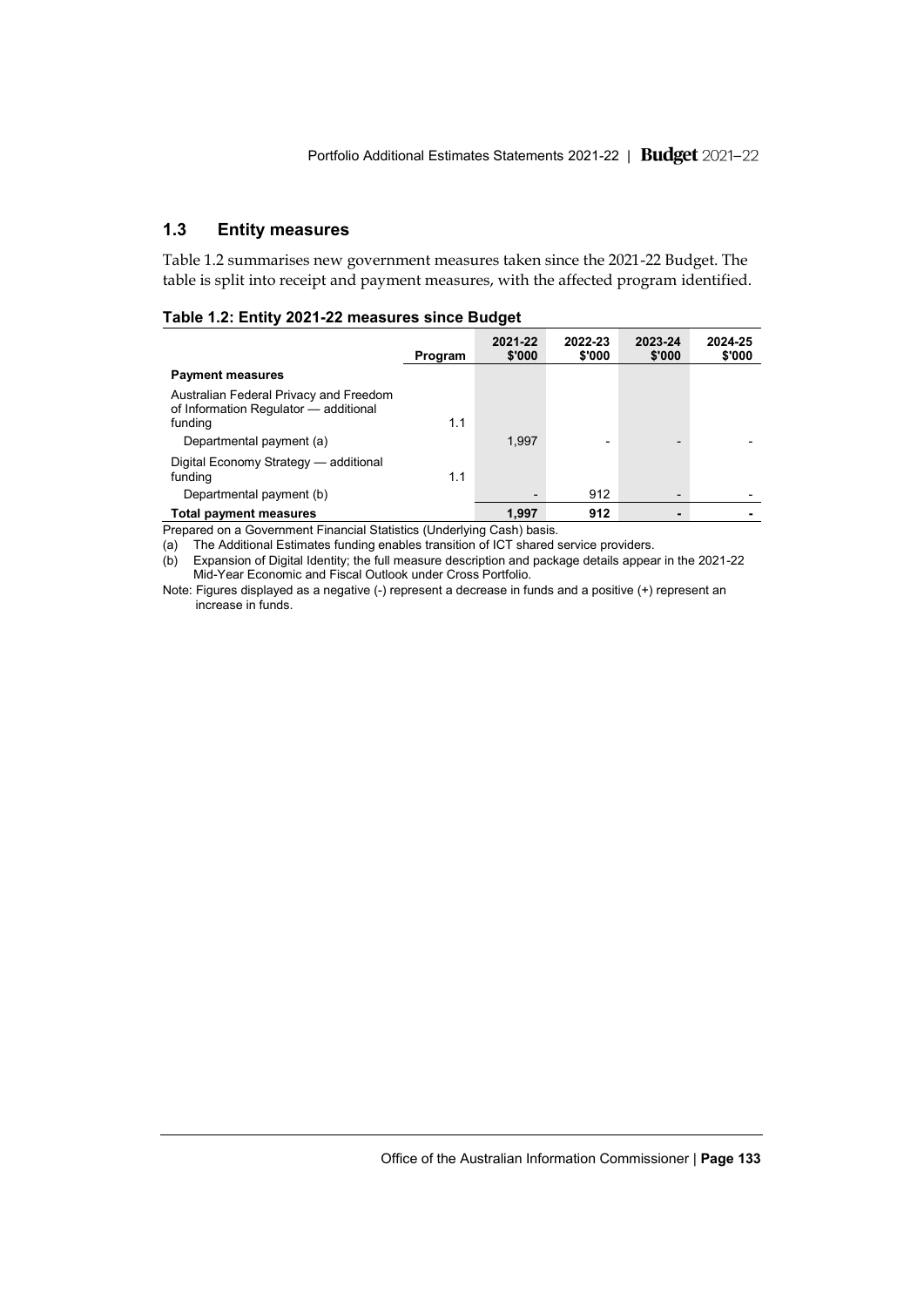## **1.4 Additional estimates, resourcing and variations to outcomes**

Table 1.3 details the additional estimates resulting from new measures and other variations since the 2021-22 Budget in Appropriation Bills (No. 3 and No. 4).

| Table 1.3: Additional estimates and other variations to outcomes since 2021-22 |  |  |  |
|--------------------------------------------------------------------------------|--|--|--|
| <b>Budget</b>                                                                  |  |  |  |

|                                                                                            | Program<br>impacted | 2021-22<br>\$'000        | 2022-23<br>\$'000 | 2023-24<br>\$'000 | 2024-25<br>\$'000 |
|--------------------------------------------------------------------------------------------|---------------------|--------------------------|-------------------|-------------------|-------------------|
| Outcome 1<br><b>DEPARTMENTAL</b><br><b>Annual appropriations</b>                           |                     |                          |                   |                   |                   |
| Australian Federal Privacy and<br>Freedom of Information Regulator -<br>additional funding | 1.1                 | 1.997                    |                   |                   |                   |
| Digital Economy Strategy -<br>additional funding                                           | 1.1                 | $\overline{\phantom{0}}$ | 912               | ۰                 |                   |
| <b>Changes in parameters</b>                                                               |                     |                          |                   |                   |                   |
| Net change                                                                                 |                     | $\overline{\phantom{0}}$ | 17                | 42                | 98                |
| Total net impact on appropriations<br>for Outcome 1                                        |                     | 1.997                    | 929               | 42                | 98                |

Prepared on a resourcing (appropriations available) basis.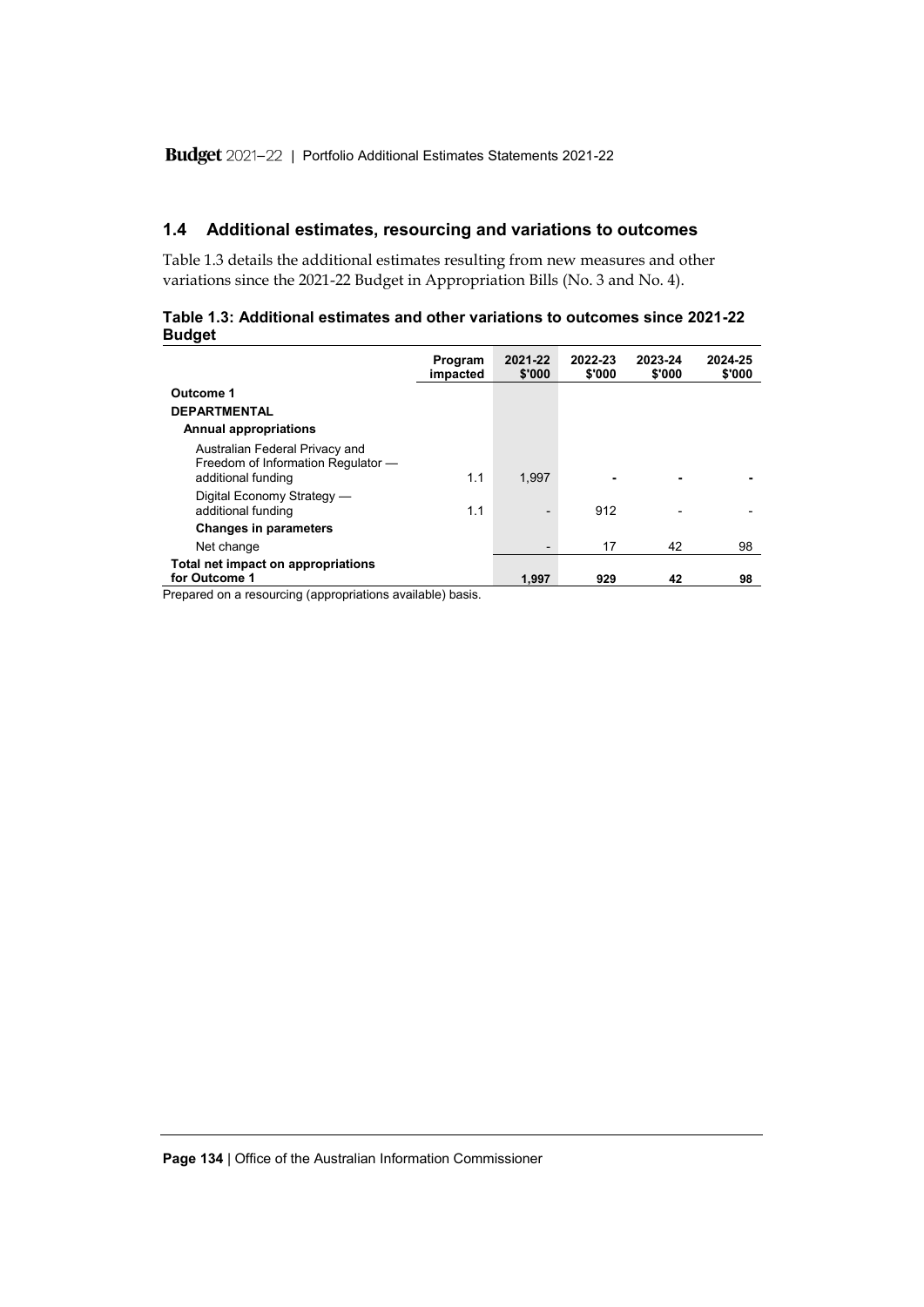## **1.5 Breakdown of additional estimates by appropriation bill**

The following tables detail the Additional Estimates sought for the Office of the Australian Information Commissioner through Appropriation Bills (No. 3 and No. 4).

#### **Table 1.4: Appropriation Bill (No. 3) 2021-22**

|                                                                                                                                                                                                                                               | 2020-21<br>Available<br>\$'000 | 2021-22<br><b>Budget</b><br>\$'000 | 2021-22<br><b>Revised</b><br>\$'000 | <b>Additional</b><br><b>Estimates</b><br>\$'000 | Reduced<br><b>Estimates</b><br>\$'000 |
|-----------------------------------------------------------------------------------------------------------------------------------------------------------------------------------------------------------------------------------------------|--------------------------------|------------------------------------|-------------------------------------|-------------------------------------------------|---------------------------------------|
| <b>DEPARTMENTAL</b>                                                                                                                                                                                                                           |                                |                                    |                                     |                                                 |                                       |
| Outcome 1<br>Provision of public access to<br>Commonwealth Government<br>information, protection of individuals'<br>personal information, and<br>performance of information<br>commissioner, freedom of<br>information and privacy functions. | 20.948                         | 25.283                             | 26.730                              | 1.447                                           |                                       |
| <b>Total departmental</b>                                                                                                                                                                                                                     | 20.948                         | 25.283                             | 26.730                              | 1.447                                           |                                       |

Note: 2020-21 available appropriation is included to allow a comparison of this year's appropriation with what was made available for use in the previous year.

#### **Table 1.5: Appropriation Bill (No. 4) 2021-22**

|                                | 2020-21<br>Available<br>\$'000 | 2021-22<br><b>Budget</b><br>\$'000 | 2021-22<br><b>Revised</b><br>\$'000 | <b>Additional</b><br><b>Estimates</b><br>\$'000 | <b>Reduced</b><br><b>Estimates</b><br>\$'000 |
|--------------------------------|--------------------------------|------------------------------------|-------------------------------------|-------------------------------------------------|----------------------------------------------|
| Non-operating                  |                                |                                    |                                     |                                                 |                                              |
| Equity injections              |                                |                                    |                                     |                                                 |                                              |
| Australian Federal Privacy and |                                |                                    |                                     |                                                 |                                              |
| Freedom of Information         |                                |                                    |                                     |                                                 |                                              |
| Regulator - additional funding |                                | ٠                                  | 550                                 | 550                                             | $\overline{\phantom{0}}$                     |
| Total non-operating            |                                | ۰                                  | 550                                 | 550                                             |                                              |

Note: 2020-21 available appropriation is included to allow a comparison of this year's appropriation with what was made available for use in the previous year.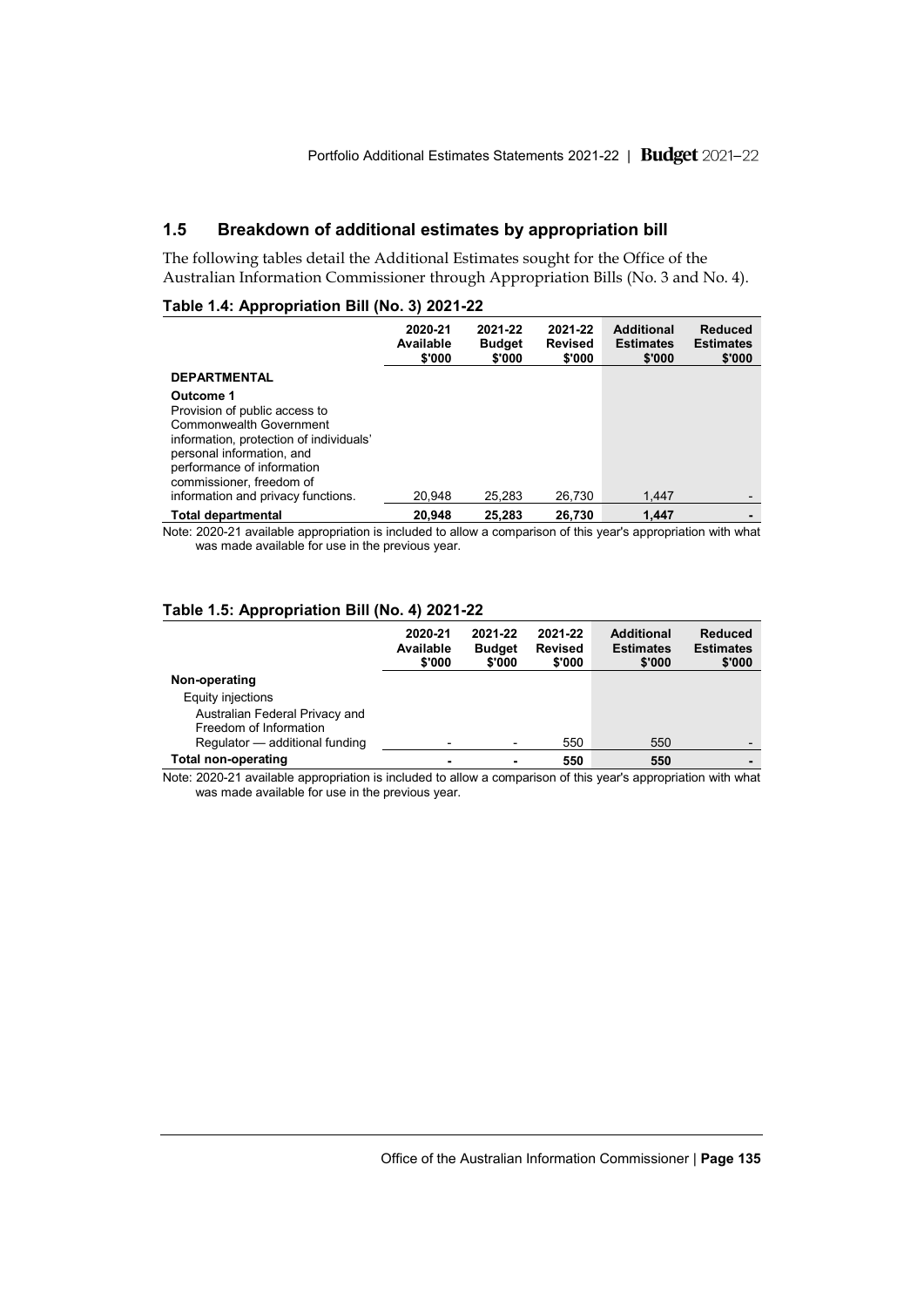## **Section 2: Revisions to outcomes and planned performance**

## **2.1 Budgeted expenses and performance for Outcome 1**

**Budgeted expenses for Outcome 1**

**Outcome 1: Provision of public access to Commonwealth Government information, protection of individuals' personal information, and performance of information commissioner, freedom of information and privacy functions.**

Table 2.1.1 shows how much the Office of the Australian Information Commissioner intends to spend (on an accrual basis) on achieving Outcome 1, broken down by program and departmental funding sources.

|                                                                                          | 2020-21<br>Actual<br>expenses<br>\$'000 | 2021-22<br><b>Revised</b><br>estimated<br>expenses<br>\$'000 | 2022-23<br><b>Forward</b><br>estimate<br>\$'000 | 2023-24<br>Forward<br>estimate<br>\$'000 | 2024-25<br><b>Forward</b><br>estimate<br>\$'000 |
|------------------------------------------------------------------------------------------|-----------------------------------------|--------------------------------------------------------------|-------------------------------------------------|------------------------------------------|-------------------------------------------------|
| Program 1.1: Complaint handling, compliance and monitoring, and education and promotion. |                                         |                                                              |                                                 |                                          |                                                 |
| <b>DEPARTMENTAL EXPENSES</b>                                                             |                                         |                                                              |                                                 |                                          |                                                 |
| Departmental appropriation                                                               | 22.373                                  | 26.730                                                       | 18.443                                          | 14.216                                   | 14.326                                          |
| s74 External Revenue (a)                                                                 | 3.125                                   | 223                                                          | 33                                              |                                          |                                                 |
| Expenses not requiring appropriation in<br>the budget year (b)                           | 941                                     | 322                                                          | 322                                             | 466                                      | 424                                             |
| <b>Departmental total</b>                                                                | 26,439                                  | 27,275                                                       | 18,798                                          | 14,682                                   | 14,750                                          |
| Total expenses for program 1.1                                                           | 26,439                                  | 27,275                                                       | 18,798                                          | 14,682                                   | 14,750                                          |
| <b>Total expenses for Outcome 1</b>                                                      | 26,439                                  | 27,275                                                       | 18,798                                          | 14,682                                   | 14,750                                          |
|                                                                                          | 2020-21                                 | $2021 - 22$                                                  |                                                 |                                          |                                                 |

#### **Table 2.1.1: Budgeted expenses for Outcome 1**

|    |                                                                                          | LULU LI | LUL I LL |  |
|----|------------------------------------------------------------------------------------------|---------|----------|--|
|    | Average staffing level (number)                                                          | 120     | 147      |  |
| ı) | Estimated expenses incurred in relation to receipts retained under section 74 of the Pub |         |          |  |

(a) Estimated expenses incurred in relation to receipts retained under section 74 of the *Public Governance, Performance and Accountability Act 2013*.

(b) Expenses not requiring appropriation in the budget year are made up of depreciation/amortisation expenses and audit fees.

Note: Departmental appropriation splits and totals are indicative estimates and may change in the course of the budget year as government priorities change. Figures displayed as a negative (-) represent a decrease in funds and a positive (+) represent an increase in funds.

#### **Performance measure for Outcome 1**

There are no changes to the performance measure for Outcome 1 as set out in the 2021-22 Portfolio Budget Statements.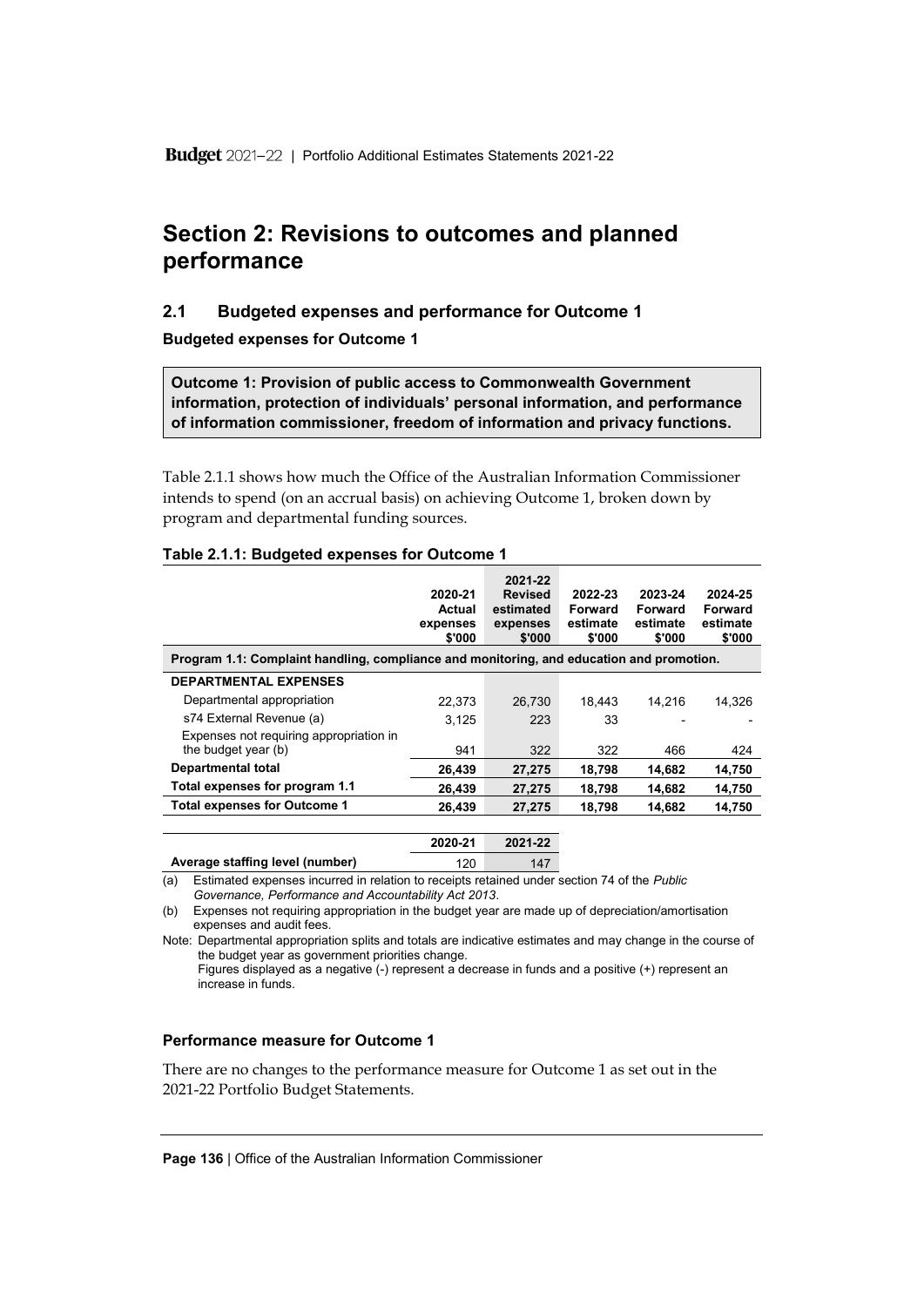# **Section 3: Budgeted financial statements**

## **3.1 Special account flows**

## **Estimates of special account flows**

The OAIC has no special accounts.

## **3.2 Budgeted financial statements**

## **3.2.1 Analysis of budgeted financial statements**

The OAIC's financial statements have been updated since the 2021-22 Portfolio Budget Statements:

- To include actual financial results for 2020-21
- To include new measures
- Indexation changes.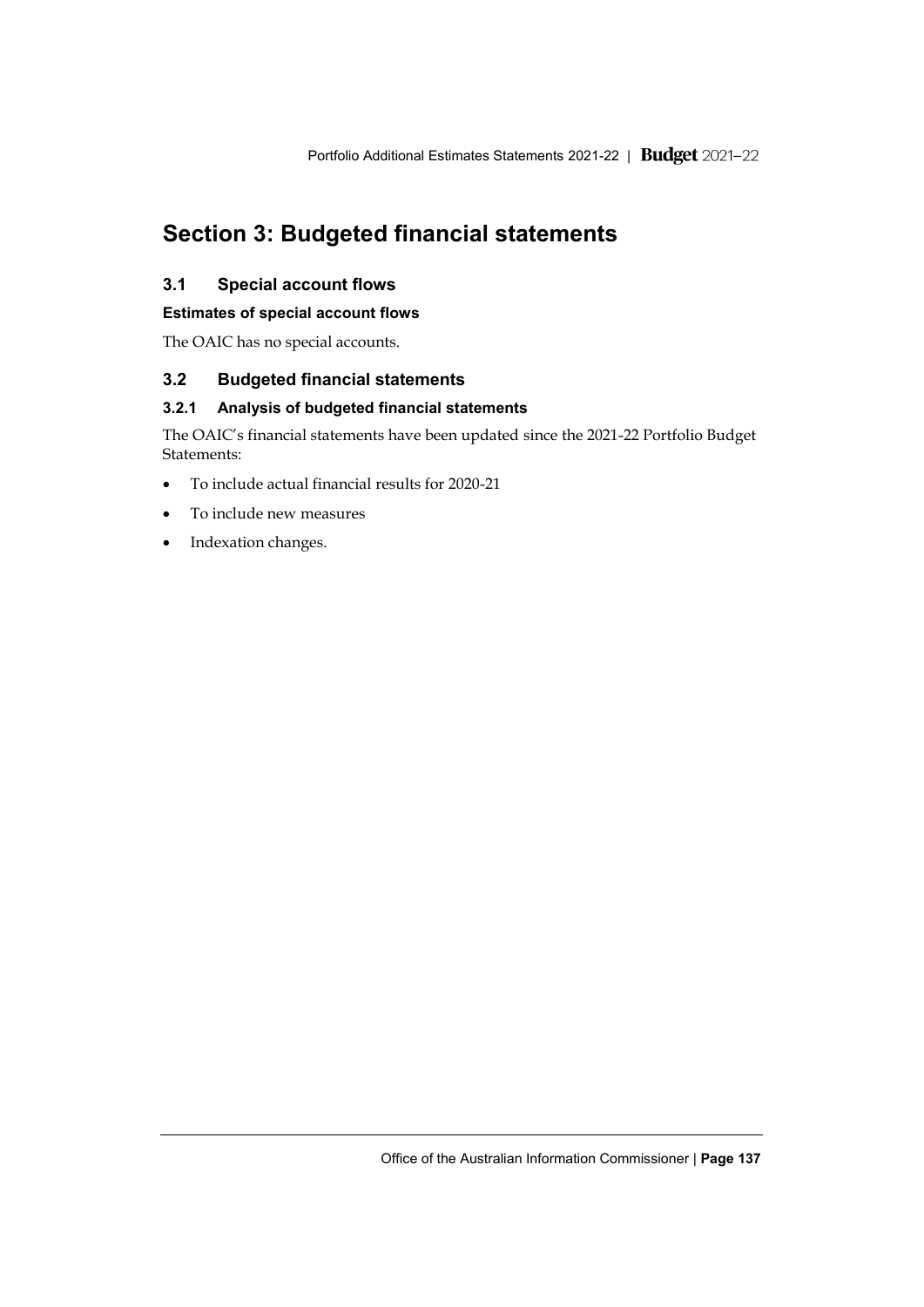### **3.2.2 Budgeted financial statements**

## **Table 3.2: Comprehensive income statement (showing net cost of services) for the period ended 30 June**

|                                                                                   | 2020-21<br>Actual | 2021-22<br><b>Revised</b><br>budget | 2022-23<br>Forward<br>estimate | 2023-24<br>Forward<br>estimate | 2024-25<br>Forward<br>estimate |
|-----------------------------------------------------------------------------------|-------------------|-------------------------------------|--------------------------------|--------------------------------|--------------------------------|
|                                                                                   | \$'000            | \$'000                              | \$'000                         | \$'000                         | \$'000                         |
| <b>EXPENSES</b>                                                                   |                   |                                     |                                |                                |                                |
| <b>Employee benefits</b>                                                          | 16,982            | 17,999                              | 13,423                         | 9.995                          | 10,426                         |
| Suppliers                                                                         | 6.798             | 8,032                               | 4.136                          | 3,299                          | 2.941                          |
| Depreciation and amortisation                                                     | 2,650             | 1,224                               | 1,224                          | 1,377                          | 1,377                          |
| Finance costs                                                                     | 9                 | 20                                  | 15                             | 11                             | 6                              |
| <b>Total expenses</b>                                                             | 26,439            | 27,275                              | 18,798                         | 14,682                         | 14,750                         |
| LESS:                                                                             |                   |                                     |                                |                                |                                |
| <b>OWN-SOURCE INCOME</b>                                                          |                   |                                     |                                |                                |                                |
| Own-source revenue                                                                |                   |                                     |                                |                                |                                |
| Sale of goods and rendering of<br>services                                        | 2,323             | 150                                 |                                |                                |                                |
| Other revenue                                                                     | 36                |                                     |                                |                                |                                |
| Total own-source revenue                                                          | 2,359             | 150                                 |                                |                                |                                |
| Gains                                                                             |                   |                                     |                                |                                |                                |
| Other                                                                             | 4                 | 33                                  | 33                             | 33                             | 33                             |
|                                                                                   | 4                 | 33                                  | 33                             | 33                             |                                |
| <b>Total gains</b>                                                                |                   |                                     |                                |                                | 33                             |
| Total own-source income                                                           | 2,363             | 183                                 | 33                             | 33                             | 33                             |
| Net cost of/(contribution by)<br>services                                         | (24, 076)         | (27,092)                            | (18, 765)                      | (14, 649)                      | (14, 717)                      |
| Revenue from government                                                           | 20,948            | 26,730                              | 18,443                         | 14,216                         | 14,326                         |
| Surplus/(deficit) attributable to the<br><b>Australian Government</b>             | (3, 128)          | (362)                               | (322)                          | (433)                          | (391)                          |
| Total comprehensive income/(loss)<br>attributable to the Australian<br>Government | (3, 128)          | (362)                               | (322)                          | (433)                          | (391)                          |

#### **Page 138** | Office of the Australian Information Commissioner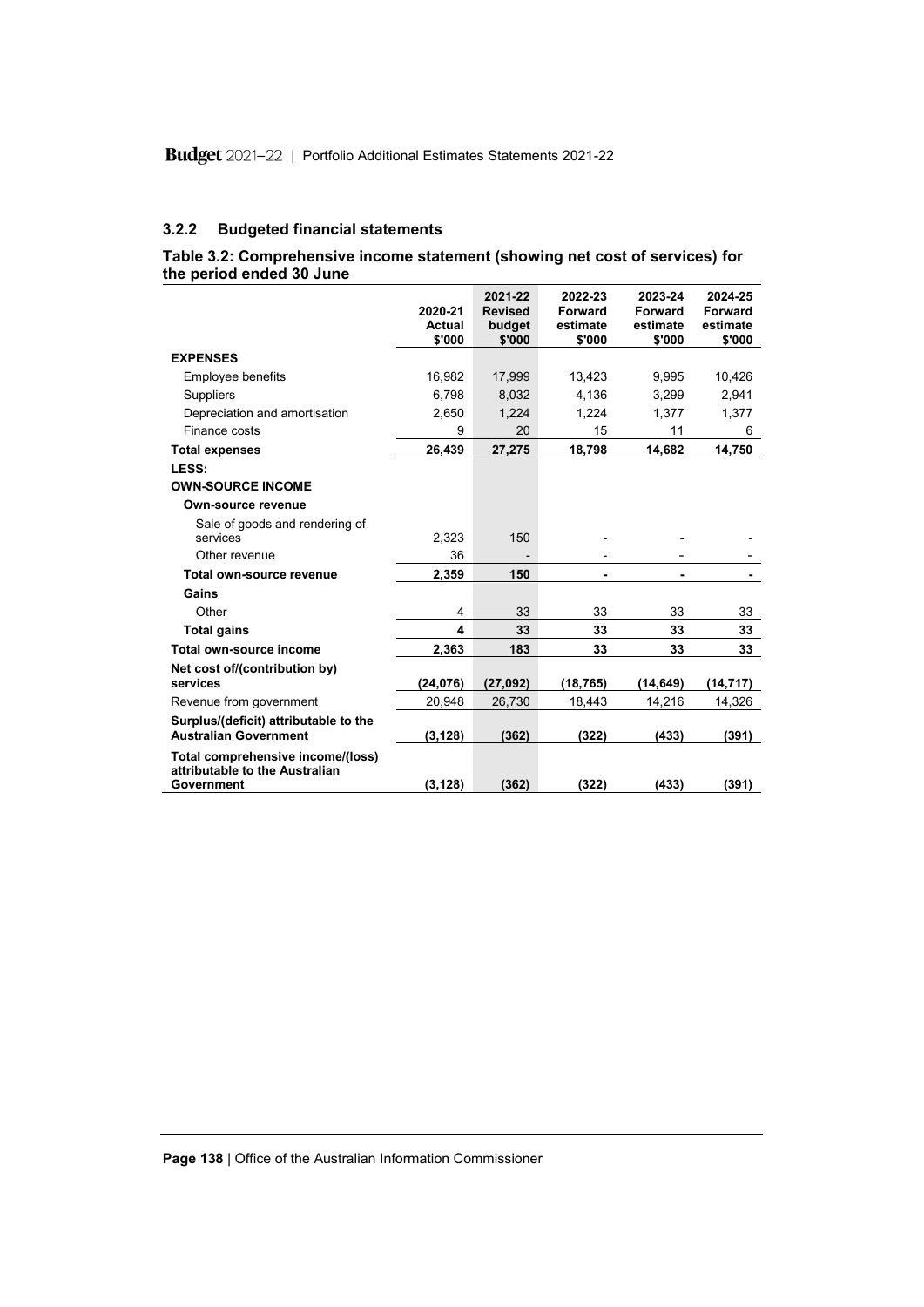#### **Table 3.2: Comprehensive income statement (showing net cost of services) for the period ended 30 June (continued)**

**Note: Impact of net cash appropriation arrangements**

|                                                                                                                                                     | ັ                 |                   |                   |                   |                   |
|-----------------------------------------------------------------------------------------------------------------------------------------------------|-------------------|-------------------|-------------------|-------------------|-------------------|
|                                                                                                                                                     | 2020-21<br>\$'000 | 2021-22<br>\$'000 | 2022-23<br>\$'000 | 2023-24<br>\$'000 | 2024-25<br>\$'000 |
| Total comprehensive income/(loss)<br>as per statement of comprehensive<br>income                                                                    | (3,128)           | (362)             | (322)             | (433)             | (391)             |
| plus: depreciation/amortisation of<br>assets funded through appropriations<br>(departmental capital budget funding<br>and/or equity injections) (a) | 901               | 289               | 289               | 442               | 442               |
| plus: depreciation/amortisation<br>expenses for ROU assets (b)                                                                                      | 1.749             | 935               | 935               | 935               | 935               |
| less: lease principal repayments (b)                                                                                                                | 1.796             | 862               | 902               | 944               | 986               |
| Net cash operating surplus/(deficit)                                                                                                                | (2, 274)          |                   |                   |                   |                   |

Prepared on Australian Accounting Standards basis.

(a) From 2010-11, the government introduced the net cash appropriation arrangement that provided noncorporate Commonwealth entities with a separate departmental capital budget (DCB) under *Appropriation Act (No. 1)* or Bill (No. 3). This replaced revenue appropriations provided under *Appropriation Act (No. 1)* or Bill (No. 3) used for depreciation/amortisation expenses. For information regarding DCB, refer to Table 3.6: Departmental capital budget statement.

(b) Applies to leases under AASB 16 Leases.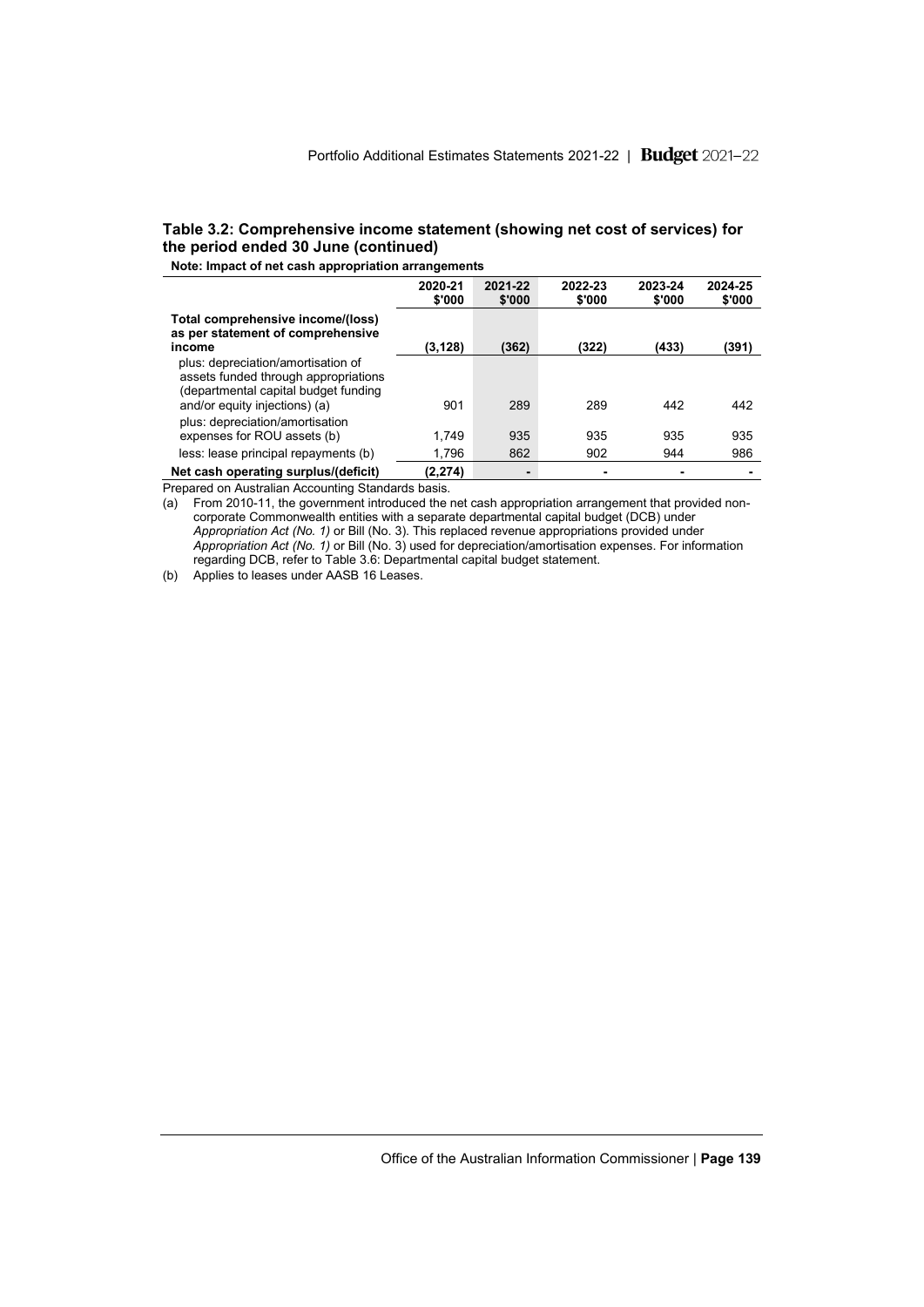|                                           | 2020-21<br>Actual<br>\$'000 | 2021-22<br><b>Revised</b><br>budget<br>\$'000 | 2022-23<br>Forward<br>estimate<br>\$'000 | 2023-24<br><b>Forward</b><br>estimate<br>\$'000 | 2024-25<br><b>Forward</b><br>estimate<br>\$'000 |
|-------------------------------------------|-----------------------------|-----------------------------------------------|------------------------------------------|-------------------------------------------------|-------------------------------------------------|
| <b>ASSETS</b>                             |                             |                                               |                                          |                                                 |                                                 |
| <b>Financial assets</b>                   |                             |                                               |                                          |                                                 |                                                 |
| Cash and cash equivalents                 | 1,839                       | 1,449                                         | 1,430                                    | 1,411                                           | 1,392                                           |
| Trade and other receivables               | 2,998                       | 2,979                                         | 2,979                                    | 2,979                                           | 2,979                                           |
| <b>Total financial assets</b>             | 4,837                       | 4,428                                         | 4,409                                    | 4,390                                           | 4,371                                           |
| <b>Non-financial assets</b>               |                             |                                               |                                          |                                                 |                                                 |
| Land and buildings                        | 4,440                       | 3,505                                         | 2,570                                    | 1,635                                           | 700                                             |
| Property, plant and equipment             | 1,545                       | 2,388                                         | 2,248                                    | 1,978                                           | 1,708                                           |
| Intangibles                               | 621                         | 448                                           | 448                                      | 295                                             | 142                                             |
| Other non-financial assets                | 172                         | 173                                           | 173                                      | 173                                             | 173                                             |
| <b>Total non-financial assets</b>         | 6,778                       | 6,514                                         | 5,439                                    | 4,081                                           | 2,723                                           |
| <b>Total assets</b>                       | 11,615                      | 10,942                                        | 9,848                                    | 8,471                                           | 7,094                                           |
| <b>LIABILITIES</b>                        |                             |                                               |                                          |                                                 |                                                 |
| <b>Payables</b>                           |                             |                                               |                                          |                                                 |                                                 |
| <b>Suppliers</b>                          | 1,351                       | 1,351                                         | 1,351                                    | 1,351                                           | 1,351                                           |
| Other payables                            | 926                         | 922                                           | 920                                      | 863                                             | 863                                             |
| <b>Total payables</b>                     | 2,277                       | 2,273                                         | 2,214                                    | 2,214                                           | 2,214                                           |
| <b>Interest-bearing liabilities</b>       |                             |                                               |                                          |                                                 |                                                 |
| Leases                                    | 4,456                       | 3,597                                         | 2,695                                    | 1,751                                           | 765                                             |
| <b>Total interest-bearing liabilities</b> | 4,456                       | 3,597                                         | 2,695                                    | 1,751                                           | 765                                             |
| <b>Provisions</b>                         |                             |                                               |                                          |                                                 |                                                 |
| Employee provisions                       | 3,412                       | 3,414                                         | 3,414                                    | 3,414                                           | 3,414                                           |
| <b>Total provisions</b>                   | 3,412                       | 3,414                                         | 3,414                                    | 3,414                                           | 3,414                                           |
| <b>Total liabilities</b>                  | 10,145                      | 9,284                                         | 8,323                                    | 7,379                                           | 6,393                                           |
| <b>Net assets</b>                         | 1,470                       | 1,658                                         | 1,525                                    | 1,092                                           | 701                                             |
| EQUITY (a)                                |                             |                                               |                                          |                                                 |                                                 |
| <b>Parent entity interest</b>             |                             |                                               |                                          |                                                 |                                                 |
| Contributed equity                        | 4,873                       | 5.423                                         | 5,553                                    | 5,553                                           | 5.553                                           |
| Reserves                                  | 506                         | 506                                           | 508                                      | 508                                             | 508                                             |
| Retained surplus/(accumulated<br>deficit) | (3,909)                     | (4,271)                                       | (4, 593)                                 | (4,969)                                         | (5,360)                                         |
| <b>Total parent entity interest</b>       | 1,470                       | 1,658                                         | 1,468                                    | 1,092                                           | 701                                             |
| <b>Total equity</b>                       | 1,470                       | 1,658                                         | 1,468                                    | 1,092                                           | 701                                             |

|  | Table 3.3: Budgeted departmental balance sheet (as at 30 June) |  |
|--|----------------------------------------------------------------|--|
|--|----------------------------------------------------------------|--|

Prepared on Australian Accounting Standards basis.

(a) Equity is the residual interest in assets after the deduction of liabilities.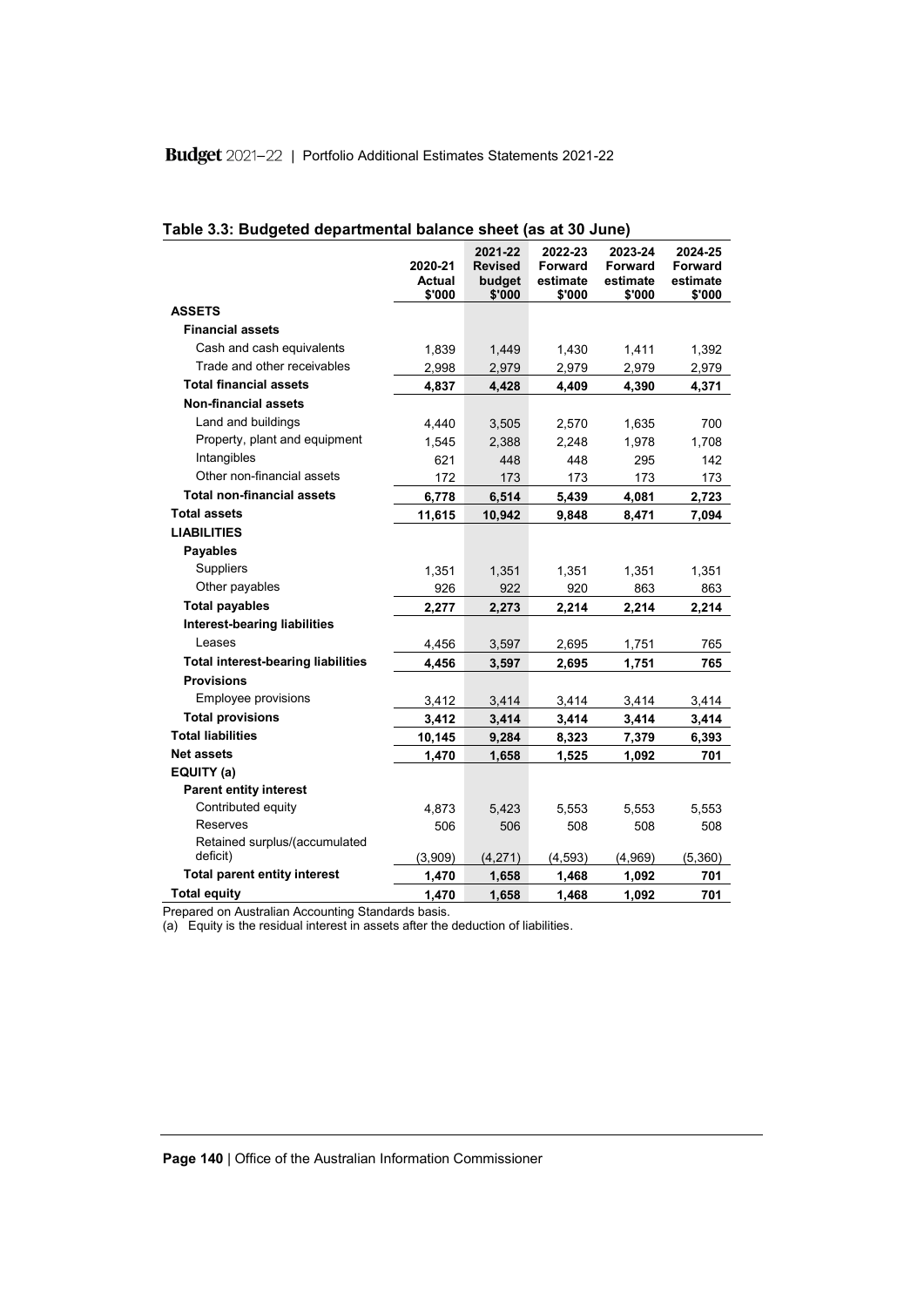#### **Table 3.4: Departmental statement of changes in equity — summary of movement (budget year 2021-22)**

|                                                              | <b>Retained</b><br>earnings<br>\$'000 | Asset<br>revaluation<br>reserve<br>\$'000 | <b>Contributed</b><br>equity/<br>capital<br>\$'000 | Total<br>equity<br>\$'000 |
|--------------------------------------------------------------|---------------------------------------|-------------------------------------------|----------------------------------------------------|---------------------------|
| Opening balance as at 1 July 2021                            |                                       |                                           |                                                    |                           |
| Balance carried forward from<br>previous period              | (3,909)                               | 506                                       | 4,873                                              | 1,470                     |
| <b>Adjusted opening balance</b>                              | (3,909)                               | 506                                       | 4,873                                              | 1,470                     |
| <b>Comprehensive income</b>                                  |                                       |                                           |                                                    |                           |
| Other comprehensive income                                   |                                       |                                           |                                                    |                           |
| Surplus/(deficit) for the period                             | (362)                                 |                                           |                                                    | (362)                     |
| Total comprehensive income                                   | (362)                                 |                                           |                                                    | (362)                     |
| <b>Contributions by owners</b>                               |                                       |                                           |                                                    |                           |
| Equity injection $-$ appropriation                           |                                       |                                           | 550                                                | 550                       |
| Sub-total transactions with<br>owners                        |                                       |                                           | 550                                                | 550                       |
| Estimated closing balance as at<br>30 June 2022              | (4,271)                               | 506                                       | 5,423                                              | 1,658                     |
| Closing balance attributable to<br>the Australian Government | (4,271)                               | 506                                       | 5,423                                              | 1,658                     |

Prepared on Australian Accounting Standards basis.

Office of the Australian Information Commissioner | **Page 141**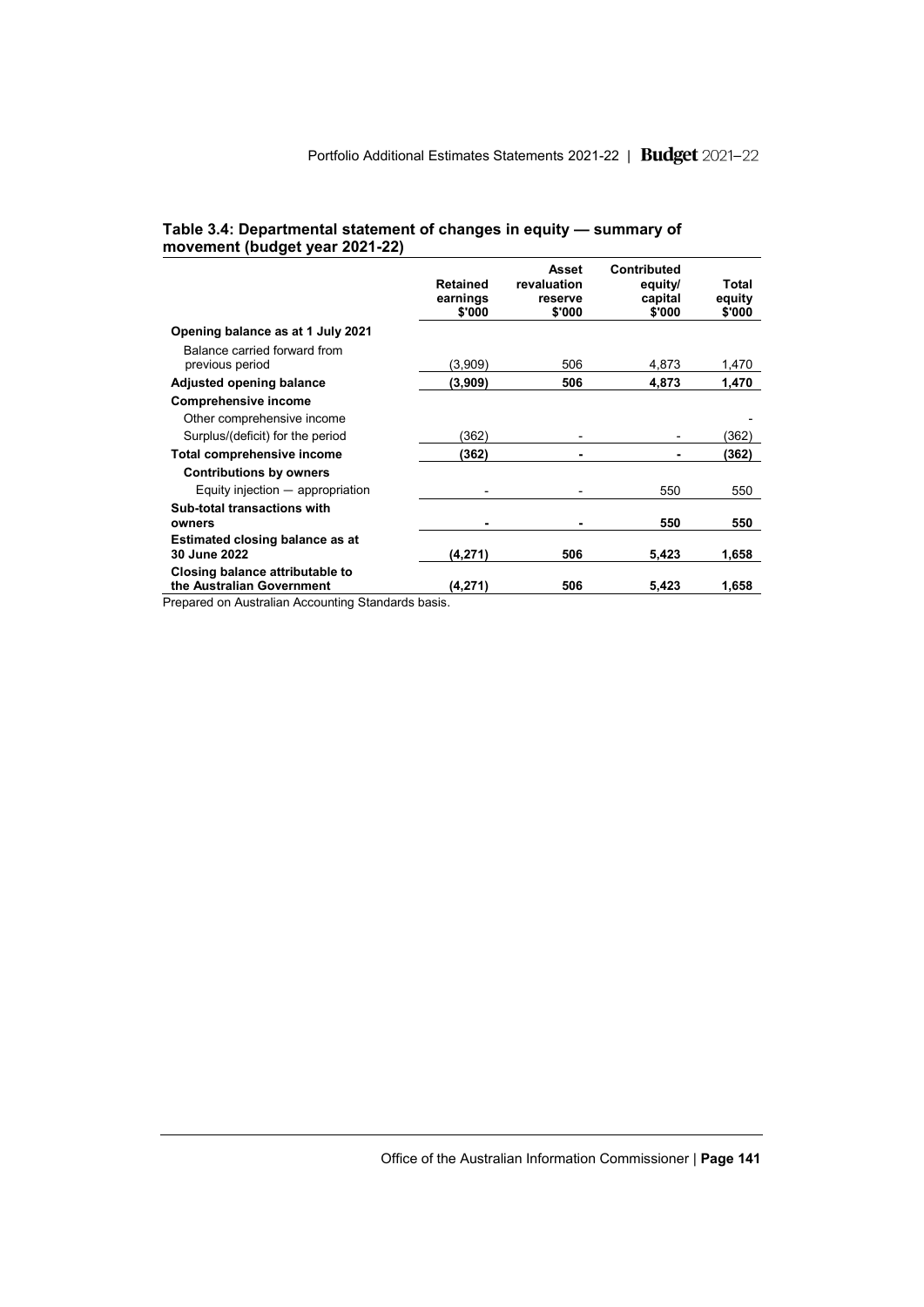| Table 3.5: Budgeted departmental statement of cash flows (for the period ended |  |  |  |
|--------------------------------------------------------------------------------|--|--|--|
| 30 June)                                                                       |  |  |  |

|                                                                                                                                                                      | 2020-21<br>Actual<br>\$'000 | 2021-22<br><b>Revised</b><br>budget<br>\$'000 | 2022-23<br>Forward<br>estimate<br>\$'000 | 2023-24<br>Forward<br>estimate<br>\$'000 | 2024-25<br>Forward<br>estimate<br>\$'000 |
|----------------------------------------------------------------------------------------------------------------------------------------------------------------------|-----------------------------|-----------------------------------------------|------------------------------------------|------------------------------------------|------------------------------------------|
| <b>OPERATING ACTIVITIES</b>                                                                                                                                          |                             |                                               |                                          |                                          |                                          |
| Cash received                                                                                                                                                        |                             |                                               |                                          |                                          |                                          |
| Appropriations                                                                                                                                                       | 24,073                      | 26,749                                        | 18,443                                   | 14,216                                   | 14,326                                   |
| Sale of goods and rendering of                                                                                                                                       |                             |                                               |                                          |                                          |                                          |
| services                                                                                                                                                             | 1,949                       | 150                                           |                                          |                                          |                                          |
| Net GST received                                                                                                                                                     | 849                         | 250                                           | 250                                      | 250                                      | 250                                      |
| <b>Total cash received</b>                                                                                                                                           | 26,871                      | 27,149                                        | 18,693                                   | 14,466                                   | 14,576                                   |
| Cash used                                                                                                                                                            |                             |                                               |                                          |                                          |                                          |
| Employees                                                                                                                                                            | 16,466                      | 17,999                                        | 13,423                                   | 9,995                                    | 10,426                                   |
| Suppliers                                                                                                                                                            | 7,428                       | 7,999                                         | 4,103                                    | 3,266                                    | 2,908                                    |
| Net GST paid                                                                                                                                                         |                             | 250                                           | 250                                      | 250                                      | 250                                      |
| Interest payments on lease liability                                                                                                                                 | 9                           | 20                                            | 15                                       | 11                                       | 6                                        |
| s74 External Revenue transferred to<br>the OPA                                                                                                                       | 2,423                       |                                               |                                          |                                          |                                          |
| <b>Total cash used</b>                                                                                                                                               | 26,326                      | 26,268                                        | 17,791                                   | 13,522                                   | 13,590                                   |
| Net cash from/(used by)                                                                                                                                              |                             |                                               |                                          |                                          |                                          |
| operating activities                                                                                                                                                 | 545                         | 881                                           | 902                                      | 944                                      | 986                                      |
| <b>INVESTING ACTIVITIES</b>                                                                                                                                          |                             |                                               |                                          |                                          |                                          |
| Cash used                                                                                                                                                            |                             |                                               |                                          |                                          |                                          |
| Purchase of property, plant, and                                                                                                                                     |                             |                                               |                                          |                                          |                                          |
| equipment and intangibles                                                                                                                                            | 500                         | 959                                           | 149                                      | 19                                       | 19                                       |
| <b>Total cash used</b>                                                                                                                                               | 500                         | 959                                           | 149                                      | 19                                       | 19                                       |
| Net cash from/(used by) investing<br>activities                                                                                                                      | (500)                       | (959)                                         | (149)                                    | (19)                                     | (19)                                     |
| <b>FINANCING ACTIVITIES</b>                                                                                                                                          |                             |                                               |                                          |                                          |                                          |
| <b>Cash received</b>                                                                                                                                                 |                             |                                               |                                          |                                          |                                          |
| Contributed equity                                                                                                                                                   |                             | 550                                           | 130                                      |                                          |                                          |
| <b>Total cash received</b>                                                                                                                                           |                             | 550                                           | 130                                      |                                          |                                          |
| Cash used                                                                                                                                                            |                             |                                               |                                          |                                          |                                          |
| Principal payments on lease liability                                                                                                                                | 1,796                       | 862                                           | 902                                      | 944                                      | 986                                      |
| <b>Total cash used</b>                                                                                                                                               | 1,796                       | 862                                           | 902                                      | 944                                      | 986                                      |
| Net cash from/(used by)<br>financing activities                                                                                                                      | (1,796)                     | (312)                                         | (772)                                    | (944)                                    | (986)                                    |
| Net increase/(decrease) in cash<br>held                                                                                                                              | (1,751)                     | (390)                                         | (19)                                     | (19)                                     | (19)                                     |
| Cash and cash equivalents at the<br>beginning of the reporting period                                                                                                | 3.590                       | 1,839                                         | 1,449                                    | 1,430                                    | 1,411                                    |
| Cash and cash equivalents at<br>the end of the reporting period<br>$\mathbf{A}$ and $\mathbf{A}$ are $\mathbf{A}$ and $\mathbf{B}$ and $\mathbf{A}$ are $\mathbf{A}$ | 1,839                       | 1,449                                         | 1,430                                    | 1,411                                    | 1,392                                    |

Prepared on Australian Accounting Standards basis.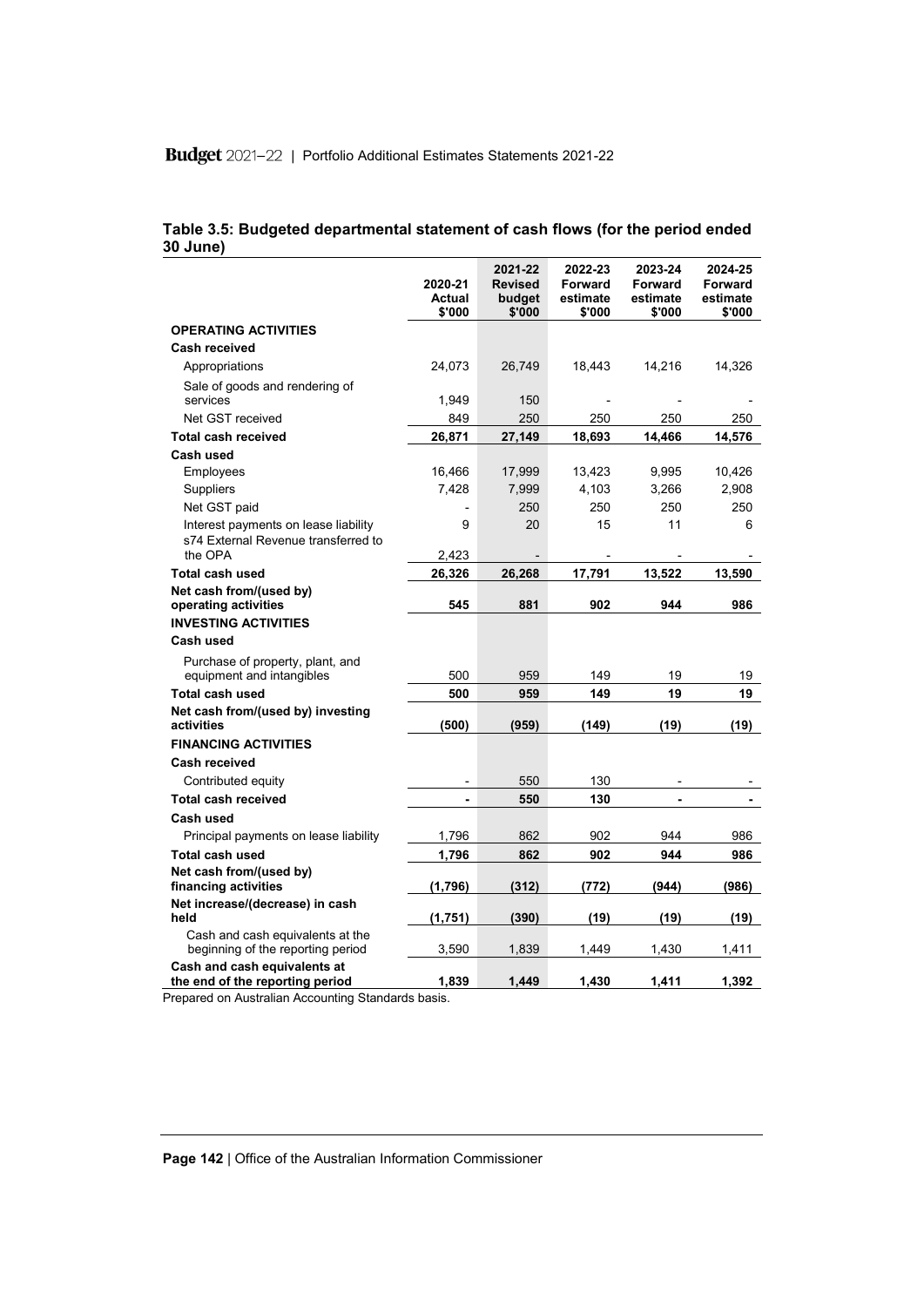|                                                                                                  | 2020-21<br>Actual<br>\$'000 | 2021-22<br><b>Revised</b><br>budget<br>\$'000 | 2022-23<br>Forward<br>estimate<br>\$'000 | 2023-24<br>Forward<br>estimate<br>\$'000 | 2024-25<br>Forward<br>estimate<br>\$'000 |
|--------------------------------------------------------------------------------------------------|-----------------------------|-----------------------------------------------|------------------------------------------|------------------------------------------|------------------------------------------|
| <b>NEW CAPITAL APPROPRIATIONS</b>                                                                |                             |                                               |                                          |                                          |                                          |
| Equity injections - Act No. 2 and Bill 4                                                         | -                           | 550                                           | 130                                      | -                                        |                                          |
| Total new capital appropriations                                                                 | ۰                           | 550                                           | 130                                      | ۰                                        |                                          |
| <b>Provided for:</b>                                                                             |                             |                                               |                                          |                                          |                                          |
| Purchase of non-financial assets                                                                 |                             | 550                                           | 130                                      |                                          |                                          |
| <b>Total Items</b>                                                                               |                             | 550                                           | 130                                      |                                          |                                          |
| <b>PURCHASE OF NON-FINANCIAL</b><br><b>ASSETS</b>                                                |                             |                                               |                                          |                                          |                                          |
| Funded by capital appropriations (a)<br>Funded internally from departmental                      |                             | 940                                           | 130                                      |                                          |                                          |
| resources                                                                                        | 500                         | 19                                            | 19                                       | 19                                       | 19                                       |
| <b>TOTAL</b>                                                                                     | 500                         | 959                                           | 149                                      | 19                                       | 19                                       |
| <b>RECONCILIATION OF CASH USED TO</b><br><b>ACQUIRE ASSETS TO ASSET</b><br><b>MOVEMENT TABLE</b> |                             |                                               |                                          |                                          |                                          |
| Total purchases                                                                                  | 500                         | 959                                           | 149                                      | 19                                       | 19                                       |
| Total cash used to acquire assets                                                                | 500                         | 959                                           | 149                                      | 19                                       | 19                                       |

## **Table 3.6: Departmental capital budget statement (for the period ended 30 June)**

Prepared on Australian Accounting Standards basis.

(a) Includes current Appropriation Bill (No. 4) and prior *Appropriation Act (No. 2).*